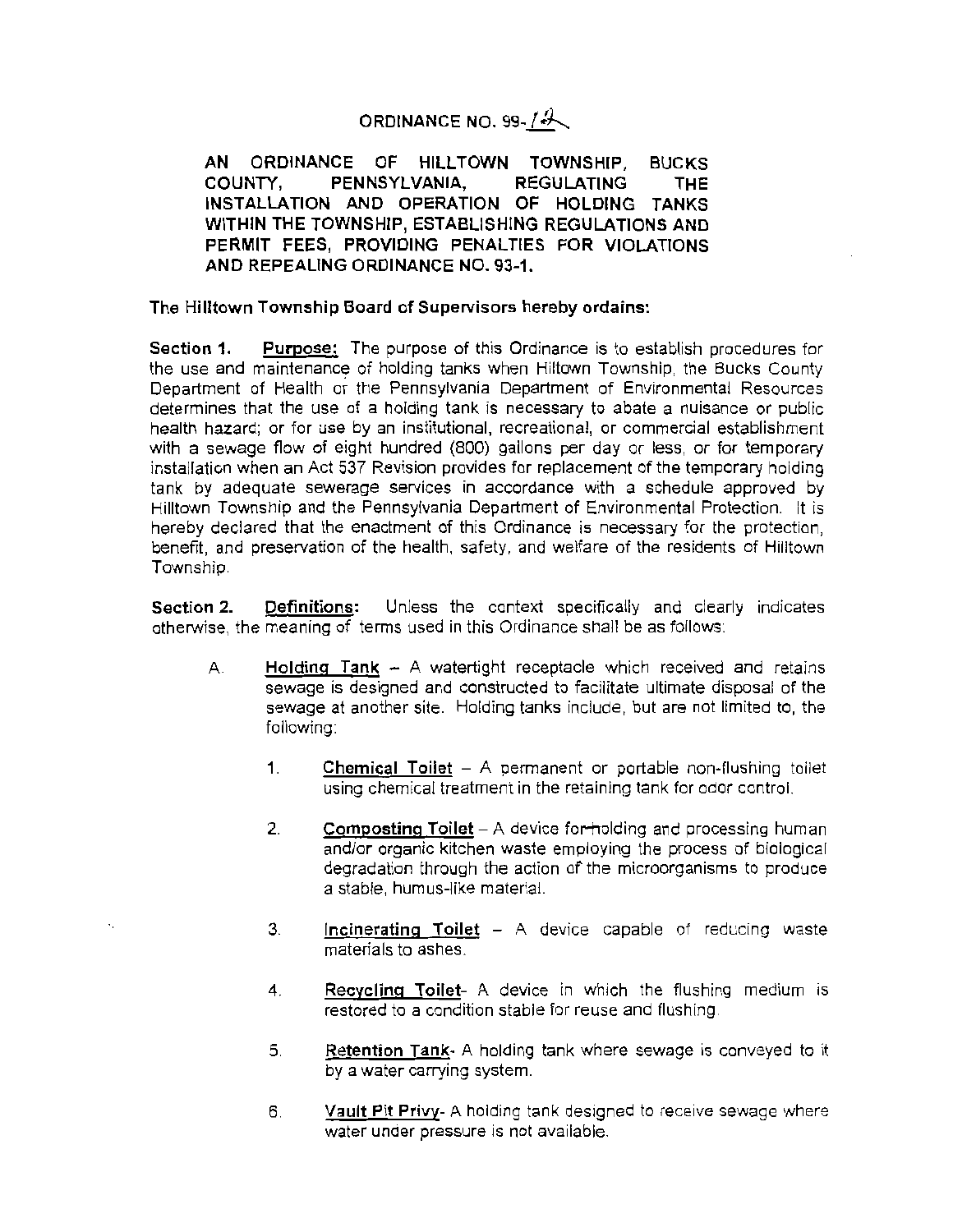- B. **Improved** Property- Any property within the Township upon which there is, or is to be, erected a structure intended for continuous or periodic habitation, occupancy, or use by human beings or animals and from which structure sewage shall or may be discharged.
- C. **Owner·** Any person vested with ownership, legal or equitable, sole or partial, of any property located in the Township.
- D. **Person**  Any natural person, partnership, association or corporation. Whenever used in any clause prescribing and imposing a penalty, or imposing a fine or imprisonment, or both, the term "person" shall include the members of an association and the officers of a corporation.
- E. **Sewage**  Any substance that contains any of the waste produces or excrement or other discharge from the bodies of human beings or animals, and any noxious or deleterious substance being harmful or inimical to the public health, or to animal or aquatic life or to the use of water for domestic water supply or for recreation.
- F. **Temporary Holding Tank-** A holding tank installed pending installation of a replacement system or public sewer facilities .
- G. **Township-Hilltown Township, Bucks County, Pennsylvania.**

**Section 3. Rights and Privileges:** The Township Supervisors and/or their designees are authorized to adopt such rules and regulations by separate Resolution as they deem necessary to control, regulate and inspect the methods of holding tank sewage disposal and the collection and transportation of sewage from such tanks.

**Section 4. Other Regulations:** The collection and transportation of all sewage from any use utilizing a holding tank shall be performed under the direction and control of the Township by a hauler licensed by the Bucks County Department of Health. The disposal thereof shall be made only at such site or sites as may be approved by the Bucks County Department of Health.

**Section 5. Procedue for Obtaining Holding Tank Permit:** Before a holding tank may be installed to service any use, the property owner shall:

- A. Obtain a permit for the holding tank form the Bucks County Department of Health and/or Pennsylvania Department of Environmental Protection.
- B. File a copy of the Bucks County Department of Health and/or Pennsylvania Department of Environmental Protection permit and plan with the Township.
- C. File with the Township a copy of a written agreement between the property owner, hauler, and acceptor covering the periodic cleaning of the tank.
- D. Submit such additional information on size, location, or otherwise as the Township may require in order to complete this review.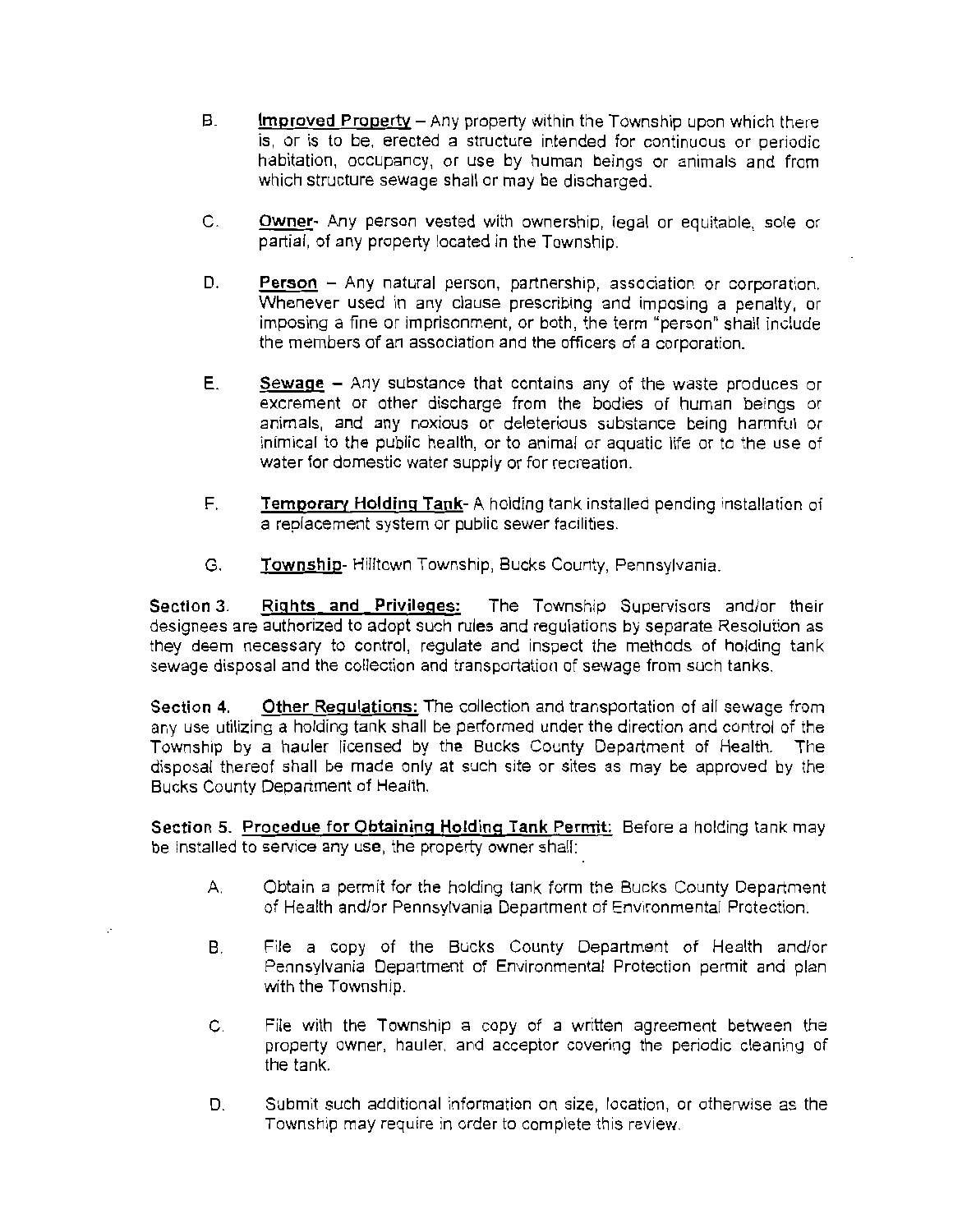- E. Deposit and/or post the sum of money or security, in the form and/or amount as provided by the rules and regulations promulgated for this Ordinance. These funds are to be held by the Township and used only in the event the Township is required to perform any services, or pay for any services, relative to the holding tank. The Board of Supervisors shall have the right to claim the entire escrow deposit as reimbursement for Township expenses.
- F. Pay a fee to the Township for the holding tank permit in accordance with the appropriate Resolution as adopted by the Board of Supervisors from time to time.
- G. Execute an agreement to hold the Township harmless in the event of a claim against the Township arising from the operation of the holding tank.
- H. A permit issued under the terms of this agreement shall become null and void if the holding tank installation has not been completed to the satisfaction of the Township within one (1) year of the date of issuance.

**Section 6. Duties of Improved Property Owner:** The owner of a property that utilizes a holding tank shall:

- A. Maintain the holding tank in conformance with this or any Ordinance of the Township, the provisions of any applicable law and the rules and regulations of the Township and any administrative agency of the Commonwealth of Pennsylvania.
- 8. Permit only persons authorized by the Bucks County Department of Health and/or Pennsylvania Department of Environmental Protection to collect, transport and dispose of the contents therein.
- C. Be responsible for the periodic cleaning or emptying of the holding tank as well as the cost thereof.
- D. Be responsible for the periodic testing of sewerage and cost when deemed necessary by the Township.

- **Section 7. Township Regulation:** Any obligation or duty assigned by the Township under this Ordinance shall be limited to holding tanks installed and used after the effective date hereof.

**Section 8. Public Sewer Connections:** From time to time in the future, as public sewage services become available to any property utilizing a holding tank, each and every owner of such property shall be required to make the necessary connection to the abutting or adjoining sewer lines. The holding tank must be disconnected and disposed of in accordance with applicable Pennsylvania Department of Environmental Protection regulations and connection to the public sewer system shall be made upon notice by the Township.

**Section 9. Abatement of Nuisances:** In addition to any other remedies provided in this Ordinance, any violation of the Ordinance shall constitute a nuisance and may be abated by the Township through equitable or legal relief from the Bucks County Court of Common Pleas.